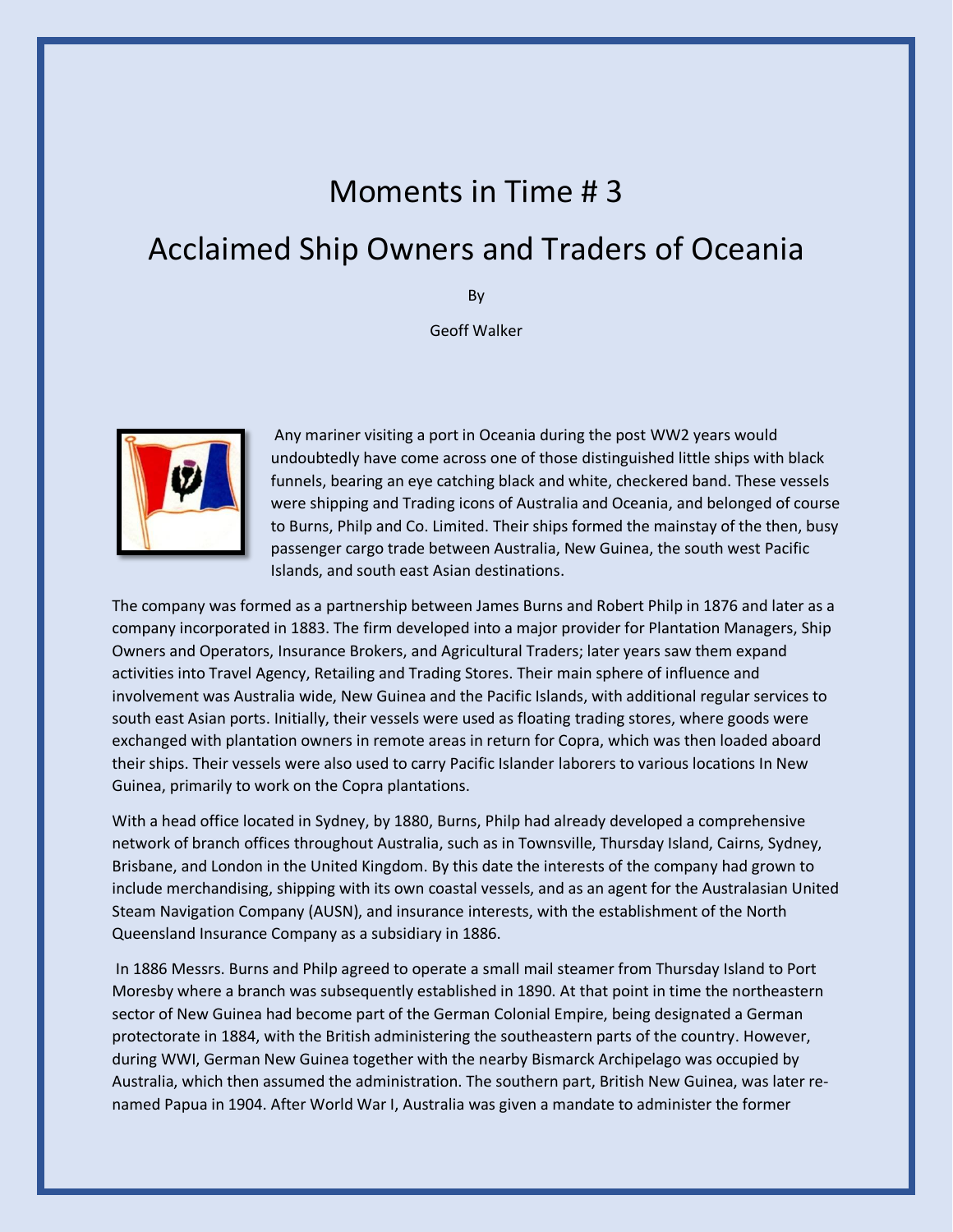German sector of New Guinea by the then League of Nations with combined north and south provinces being designated as Papua New Guinea.

In the late 19th century and early 20th century the company extended its area of interest from Melanesia to encompass the Central Pacific, Fiji, Tonga, and Samoa. In 1908 a branch was established in Indonesia at Samarang, and in 1915 a branch was opened in New Zealand at Wellington.

Prior to the outbreak of WW1, the company had become a major shipping and trading link between Australia, New Guinea, and the Pacific Islands, and dominated these routes. The ships with their familiar black funnels, with a checkered band encircling the funnel, and house flag bearing a Scottish Thistle became a familiar sight throughout the shipping network, but at the outset of WW1 most of the Burns Philp fleet was requisitioned by the Admiralty. However, one of the most notable wartime incidents during the hostile years was its steamship **S.S. Matunga** which, whilst on a passage from Sydney to Rabaul, was captured by the German Commerce Raider **"Wolf"** on August 6, 1917. The raider later sank the Matunga, taking the crew and passengers as prisoners, eventually to Europe, where they remained until the end of the war

By the onset of the 1930s the company had already set up subsidiaries to facilitate geographic areas of operations, the largest being Burns Philp (South Sea) Company Limited which was incorporated in March 1920. The company continued its prosperity until the outbreak of WW2.

The Burns, Philp fleet had grown significantly over the years since having acquired shipping interests, and it was during the inter-war years Burns, Philp decided that new and a larger ships were required to enable them to operate more efficiently in providing their established, mail, cargo, and passenger services. Thus, Burns, Philp ordered two larger cargo passenger ships.

The first new ship to be built was the Malaita (following on after the first Malaita), a passenger cargo liner. She was a motor ship built in 1933 by BP's favored builders, Barclay, Curle & Co., in Glasgow, Scotland. She was 3,310 GRT, a length of 328 ft with a beam of 47.1 ft. She had B&W type diesel engine. She was single screw with a service speed of 12 knots (max 14.5). Malaita carried only 48 First Class passengers, all in a superior standard of comfortable accommodation. Her regular round trip ports of call were Sydney, Brisbane, Port Moresby, Samarai, Rabaul, Lorengau, Lombrun, Madang, Lae, then returning to Sydney. She operated this schedule every 6 weeks, resulting in her becoming extremely popular and much loved by passengers on the routes she serviced.



A Burns, Philp poster of the era. Promoting their South Sea Island services.

Burns, Philp became the first company to advertise tourism to Papua New Guinea. In 1884 they offered a 5 weeks Excursion Tour of New Guinea, New Hebrides, and the Solomon Islands using their steamships, originating from their facility at Thursday Island. This can be construed as the forerunner to modern day South Pacific cruising. In 1914 the company established a travel Department and promoted tours to Lord Howe Island and Norfolk Island. Burns Philp dominated passenger services to Melanesia until the outbreak of war in the Pacific Region.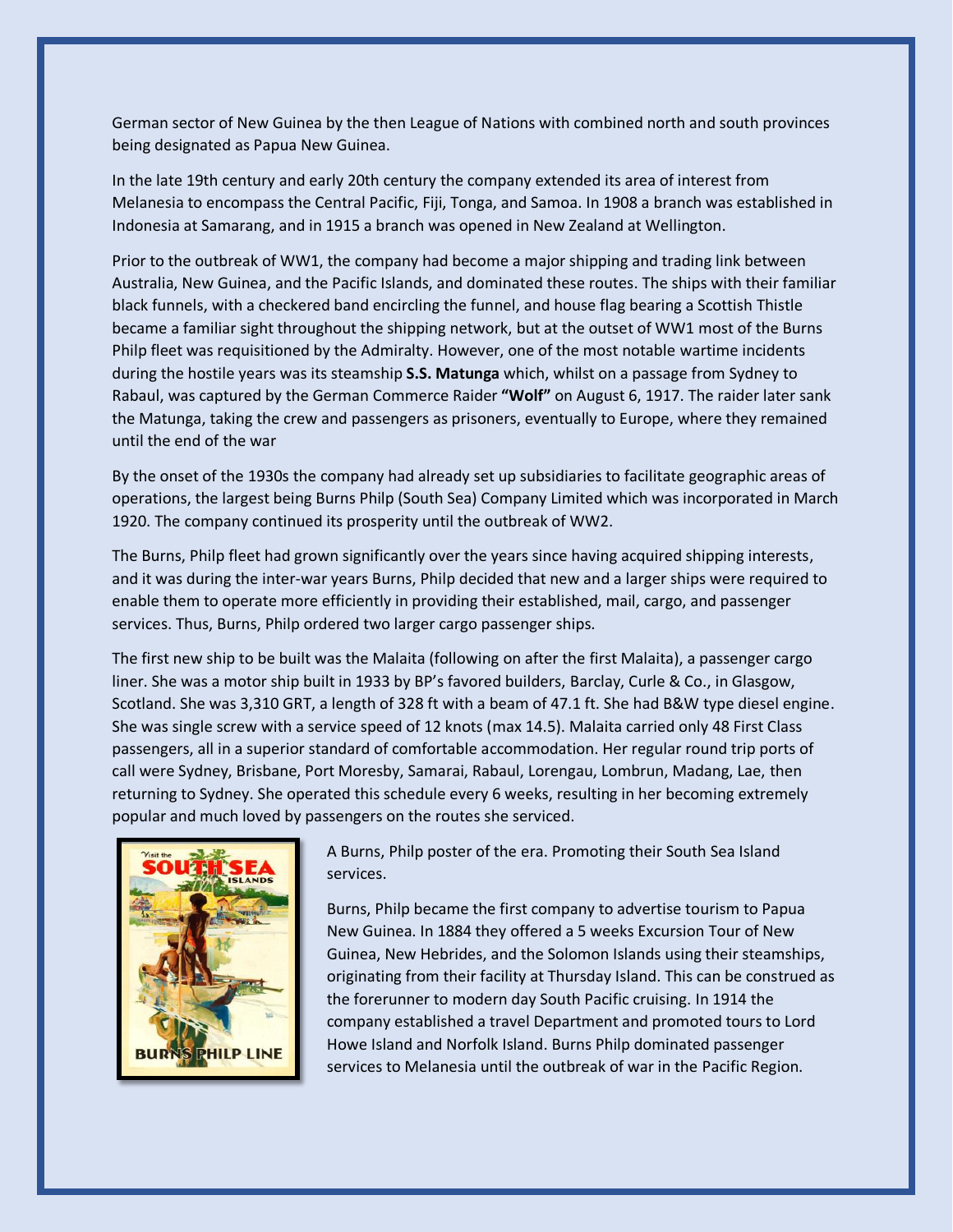It was during this period that they branched out into Hotel ownership, in New Guinea, with several hotel acquisitions in Port Moresby.

Stemming from its modest beginnings with a single general store in Townsville, to supply the north Queensland gold mining boom, in the mines and fields stretching from the frontier coastal town inland to Charters Towers and the Gulf of Carpentaria to the west and Cooktown to the north. Frustrated by inadequate shipping services to supply the sales of this increasingly vibrant trade, the company chartered a small steamship named **"Isabelle"** to transport their goods from Sydney to the northern ports.

it was also during this era they expanded their interests into Copra Plantation ownership using several of their subsidiaries to manage these assets. By 1916 they had acquired some 7 plantations, in what was then known as the British Solomon Islands. The dried coconut kernels were loaded into their ships and transported to Australia for processing and the extraction of Palm Oil, an important agricultural commodity. Copra and Palm Oil was a big player in their supplementary role as agricultural traders, as shipping in the Pacific could be unprofitable unless it included copra. Burns, Philp had by default, become a de facto arm of Australian influence and diplomacy in the regional ambitions between the colonial powers of Germany, France, The Netherlands, and the Imperial Empire of Japan, all vying for regional influence.

Throughout WW2, Burns, Philp mariners were indispensable to the allied forces in their Pacific campaign, with their vast knowledge and pilotage skills to safely navigate ships around the channels, reefs and shoals that were peppered about the various Pacific Islands.



The second vessel to bear the name Malaita – built 1933 and sold to Hong Kong interests in 1965. Photographed in a tropical and tranquil setting, whilst alongside a wooden jetty somewhere in New Guinea or the Pacific Islands, prior to being sold by Burns, Philp

(unknown source)

The second vessel to bear the name Malaita – built 1933 and sold to Hong Kong interests in 1965. Photographed in a tropical and tranquil setting, whilst alongside a wooden jetty somewhere in New Guinea or the Pacific Islands, prior to being sold by Burns, Philp.

During WW2, the Malaita was requisitioned by the Admiralty and was engaged in carrying troops and stores between Australia and New Guinea. The vessel was torpedoed but survived the attack, and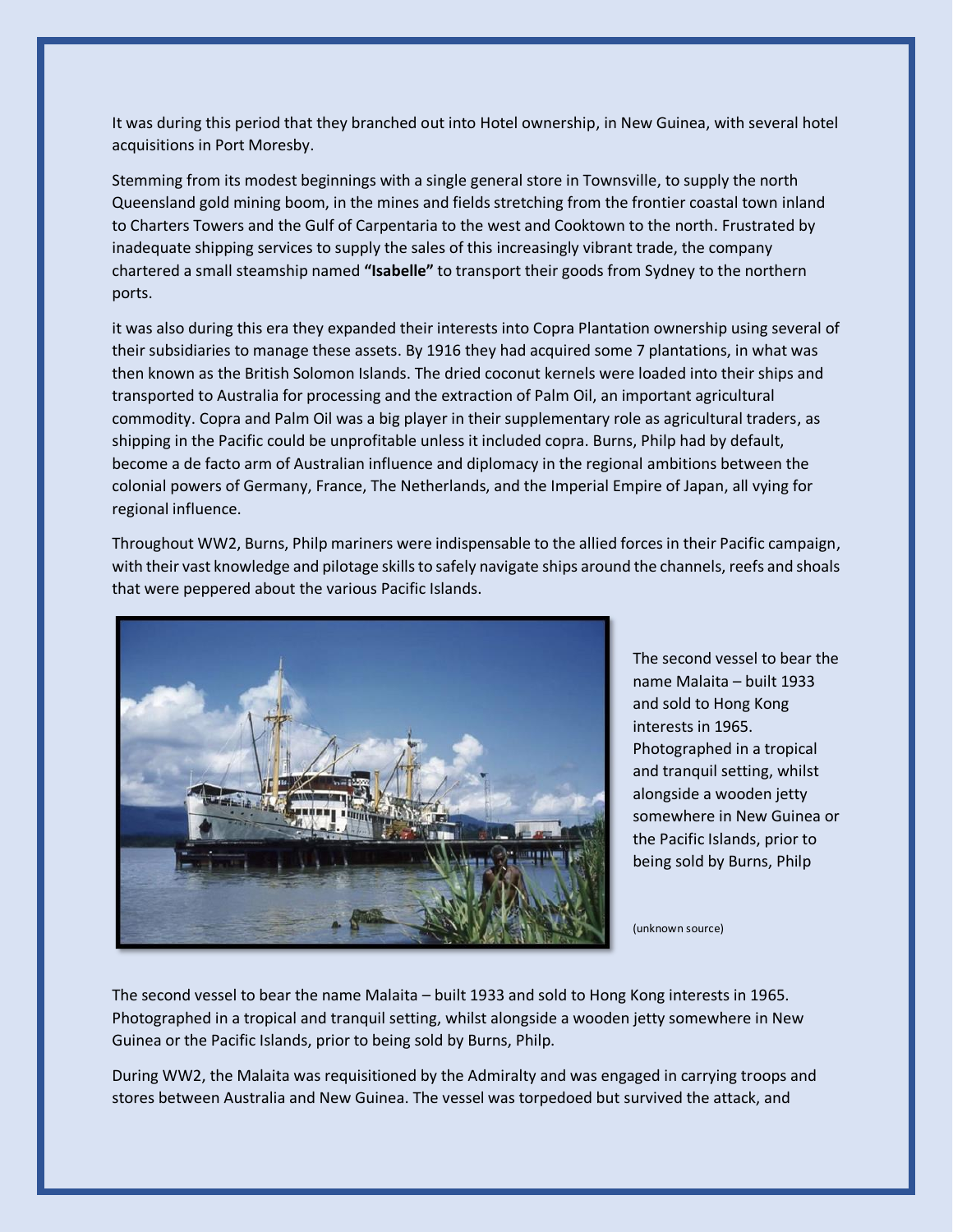following makeshift repairs set sail for Australia under her own power. Having eventually arrived in Sydney, inspections revealed the damage was too severe for repairs to be undertaken at that time, and nothing was done until October 1945. Repairs were then commenced and completed in April 1947 when she was again ready to enter commercial service, and returned to Burns, Philp and resumed trade between Australia and New Guinea.



**MV Pilar Regidor** (ex-Malaita), operated by a subsidiary company of John Manners – Hong Kong. Photographed at Adelaide, sometime between 1965-68, before being on-sold for further trading and renamed **Linda JR**. She was finally broken-up at Kaohsiung in 1971 after 38 years of service.

(unknown source)

The next new building was in 1938, a twin Screw, 6,397 GRT, 240 Passenger-Cargo Liner, which, following in the owner's tradition was also built by Barclay Curle & Co, in Glasgow. This new acquisition was to be named **"Bulolo"**, so named after New Guinea's Bulolo River.



The **MV. Bulolo** under construction at Barclay Curle and Company, Glasgow, ca 1938.

(Image originally circulated by Barclay Curle & Co).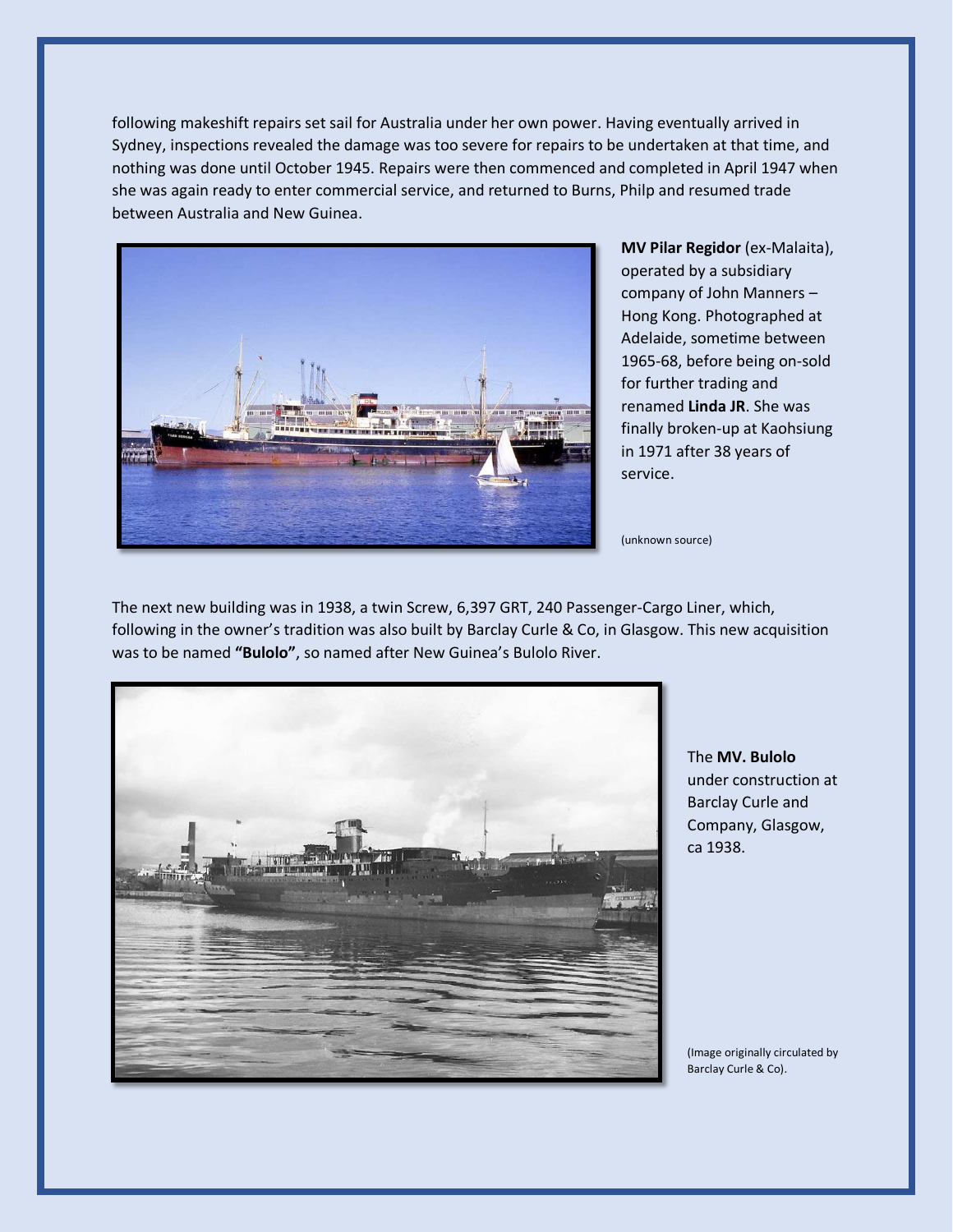

The elegant **MV Bulolo** depicted at sea.

When completed she made her delivery voyage to Australia and soon thereafter her maiden voyage in Burns, Philp colors on November 19, 1938, between Australia and Papua New Guinea ports, which was the traditional Burns, Phil route.

(Burns, Philp archives)

The **MV Bulolo** could only complete eight round voyages before the outbreak of WW2. From 1939 her next six years she would become a different ship, eventually becoming one of the most famous wartime ships in the Australian/British war time fleet!

Upon the commencement of WW2 M.V. Bulolo was taken over by the British Ministry of War Transport on behalf of the Royal Navy. She returned to the United Kingdom for wartime refit and conversion to become an **"Armed Merchant Cruiser" (A.M.C.)**. Once the refitting was completed, the vessel was officially commissioned on January 4, 1940 as the **H.M.A.M.C. Bulolo (designated F82).**

However, in 1942 she underwent a further conversion to become one of the most important ships of the war, a "Landing Ship and Headquarters" (L.S.H.), and it is during this time she reached the peak of her fame with General Montgomery nominating her as the official "Logistics and HQ" ship for the D-Day Normandy invasion, even King George VI stood on the **H.M.S. Bulolo's** Bridge observing the invasion fleet bound for the Normandy beaches.

Her Naval service was terminated on December 5, 1946, and she was handed back to Burns, Philp; whereupon she was given a comprehensive refit. The M.V. Bulolo resumed her traditional service during 1948. The result of her refit was that she became a superior passenger ship with some fine additional new facilities which necessitated her passenger capacity being reduced, to just 180 First Class passengers. The ship remained in service until 1968 when sold for demolition at Kaohsiung, in Taiwan.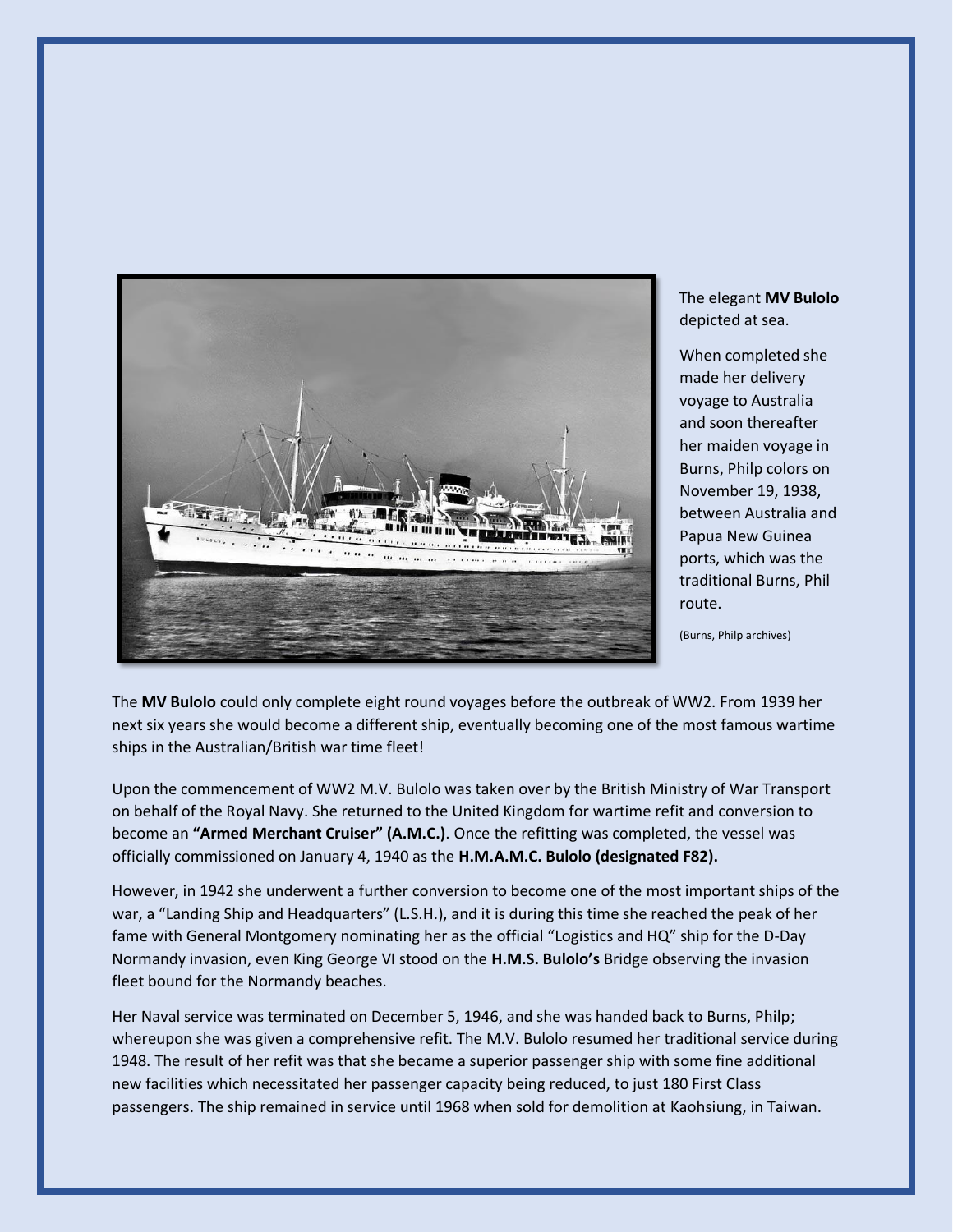Over almost 8 decades, Burns Philp ships had developed into a household name amongst expatriates and traders in New Guinea and South Pacific Islands—with their iconic ships which had all become a frequent sight in Oceania and the remote Pacific Island ports. The ships of Burns, Philp were also household names within Australia and South East Asia, as they provided a vital link with the Pacific Islands. Their passenger ships became the preferred mode of transport, for many expatriate families and residents traveling to and from Australia, and other locations throughout Oceania.

With the introduction of regular air travel during the 1960s and the transition to containerization during the 1970s, the company's shipping activities progressively declined. This was also aided by the withdrawal of the Commonwealth Government's shipping subsidy. Fleet activities were reduced, from a very respectable 38 vessels at its peak, and the company changed focus to the manufacture of food and beverages, and distribution of a wide range of other goods and services. The company was finally delisted from the Australian Stock Exchange in 2006 following acquisition by the Rank Group Australia Pty Limited.



The 3,175 deadweight tons **MV Moresby**, was built at the State Dockyard in Newcastle in 1965. Her sale in June 1970 marked the end of an era for Australian shipping that over its many years had developed into an Australian shipping icon, which had employed many colorful characters during its time, with them sometimes being referred to affectionately as the "Pirates of the Pacific"

(Burns, Philp archives)

A brief history relating to some of the ships owned and operated by Burns, Philp during their active years.

**SS Titus** was a 789 gross tons steam ship, built in 1878 by Alexander Stephen and Sons, purchased by Burns Philp in 1896. She served the the South Pacific Islands including the Solomon Islands, Papua, New Guinea and the Gilbert and Ellice Islands. She was Laid up 1908.

**SS Makambo** was a 1,159 gross tons passenger-cargo ship built for Burns Philp in 1907 by the Clyde Shipbuilding & Engineering Co., Greenock, Scotland. Transferred to Burns Philp (South Seas) Ltd in 1933 and registered in Suva, Fiji. Sold in 1935.

**SS Mataram** was a 3,331 gross tons passenger-cargo ship built for Burns Philp in 1909 by the Clyde Shipbuilding. She operated the Sydney, Java, and Singapore service, then the New Guinea service, and finally the Solomon Islands service. Sold in 1935

**SS Matunga** was a 1,618 gross tons passenger-cargo ship, built by Napier and Miller, Glasgow and purchased by Burns Philp in 1910 for the Solomon Islands service. In August 1917, whilst on a voyage from Sydney to Rabaul, she was captured by the German Commerce Raider **"Wolf"**, then sunk.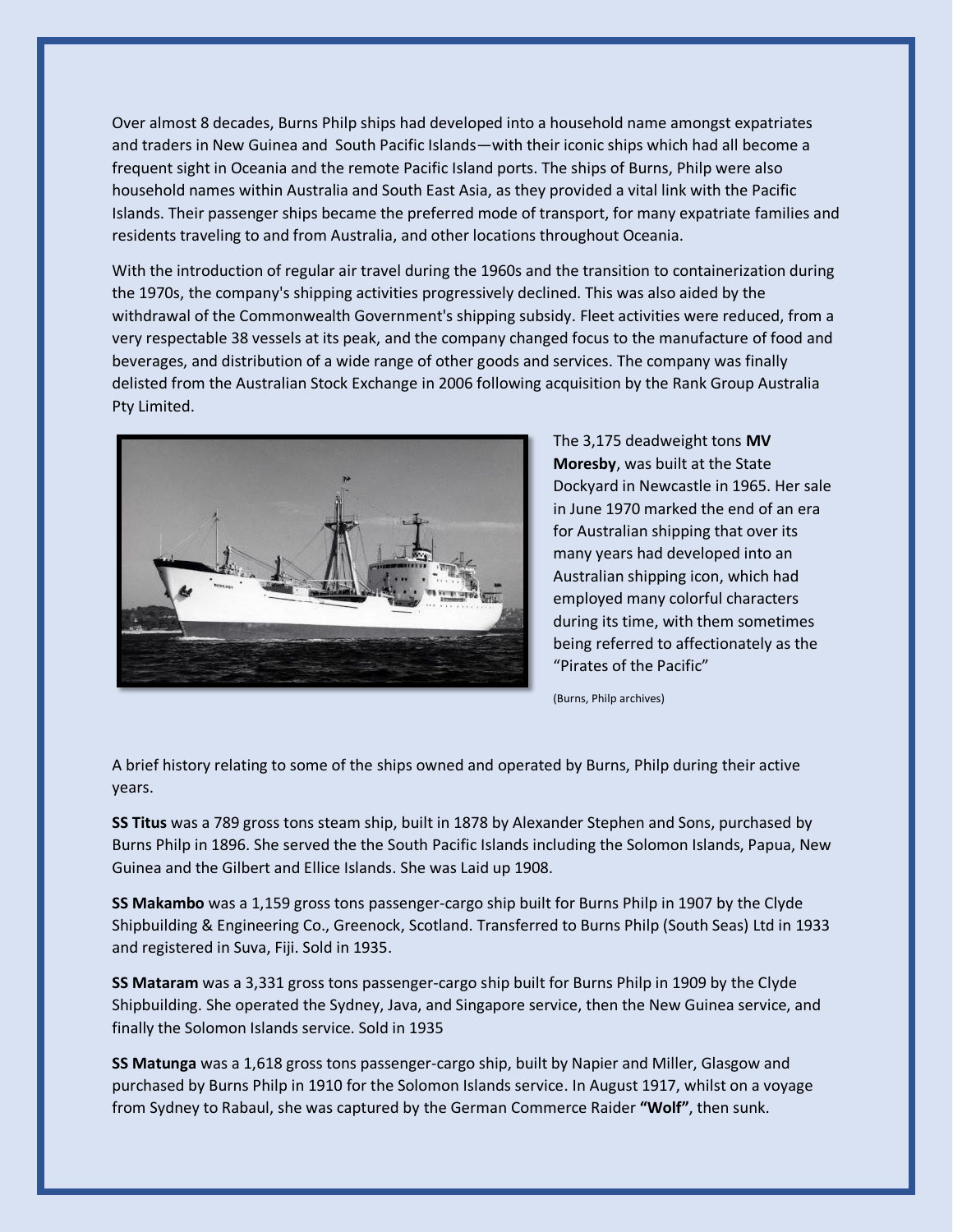**SS Montoro** was a 4,507 gross tons passenger-cargo ship, built in 1911 by Clyde Shipbuilding. Operated the Australia, Java and Singapore service until the mid-1920s, then the Australia to Papua, New Guinea and Darwin service. Requisitioned for war service 1939 to 1945. She remained under charter to the Australian Government from 1945 to 1948. Sold for demolition in 1948

**SS Morinda** was a 1,971 gross tons passenger-cargo ship built in 1913 by the Grangemouth Dockyard Company. Operated between Australia, Papua, New Guinea, the Solomon Islands, the New Hebrides, Lord Howe, and Norfolk Islands. Requisitioned for war service in December 1941. After 1945 she returned to the Australia, Papua, New Guinea, and the Solomon Islands service until she was sold for demolition in 1952.

**SS Marella** was a 7,475 gross tons passenger-cargo vessel, built in 1914, she was a German steamer handed over to the British Government as WWI reparations. She was purchased by Burns Philp and renamed **Marella** in 1921. Operated on the Australia to Singapore service. Requisitioned for war service 1939 to 1945, then returning to the Australia - Singapore service until 1949, when she was sold and was broken up in 1954.

**SS Mangola** was a 3,350 gross tons passenger-cargo ship, built in 1920 by the Commonwealth Naval Dockyard, Sydney, and originally named **Eudunda**. She was purchased by Burns Philp and renamed **Mangola** in 1926. Operated on South East Asia and South Pacific routes, including Singapore, the Straits Settlements, Burma, Nauru, Papua, New Guinea, and Darwin. Requisitioned for war service 1941 to 1945. She was returned to the Australia - Singapore service. In 1949 she was transferred to the Australia to Papua and New Guinea service. She was sold in 1957 and went for demolition in 1964.

**MV Merkur** was a 5,952 gross tons passenger-cargo vessel, built in 1924. Sister ship to **MV Neptuna**. Purchased by Burns Philp in 1935. Operated on the Australia to Singapore service. Requisitioned for war service 1941 to 1945. From 1946 she remained under charter to the Australian Government. She was returned to Burns Philp in 1949 and was sold for breaking up in 1953.

**MV Neptuna** was a 5,952 gross tons passenger-cargo vessel, built in 1925. Sister ship to **MV Merkur**. Purchased by Burns Philp in 1935. Operated on the Australia, Papua, New Guinea, Philippines, Hong Kong and Saigon service. Requisitioned for war service in 1941. She was sunk in Darwin Harbor in February 1942 during a Japanese air raid

**MV Malabar** was a 4,512 gross tons passenger-cargo vessel, built in 1925 by Barclay Curle & Co. Operated the Melbourne, Sydney, Java and Singapore service. Wrecked on 2 April 1931 in fog at Miranda Point near Sydney

**MV Macdhui** was a 4,561 gross tons passenger-cargo vessel, built in 1930 by Barclay Curle & Co. Operated on the Australia to Papua and New Guinea service. Sunk in June 1942 during a Japanese air raid on Port Moresby. The wreck remains awash and visible.

**MV Malaita** was a 3,310 gross tons passenger-cargo vessel, build in 1933 by Barclay Curle & Co. Operated on the Australia to the Solomon Islands service and was involved in the evacuation of women and children following the outbreak of war with the Japanese. Requisitioned for war service in 1941,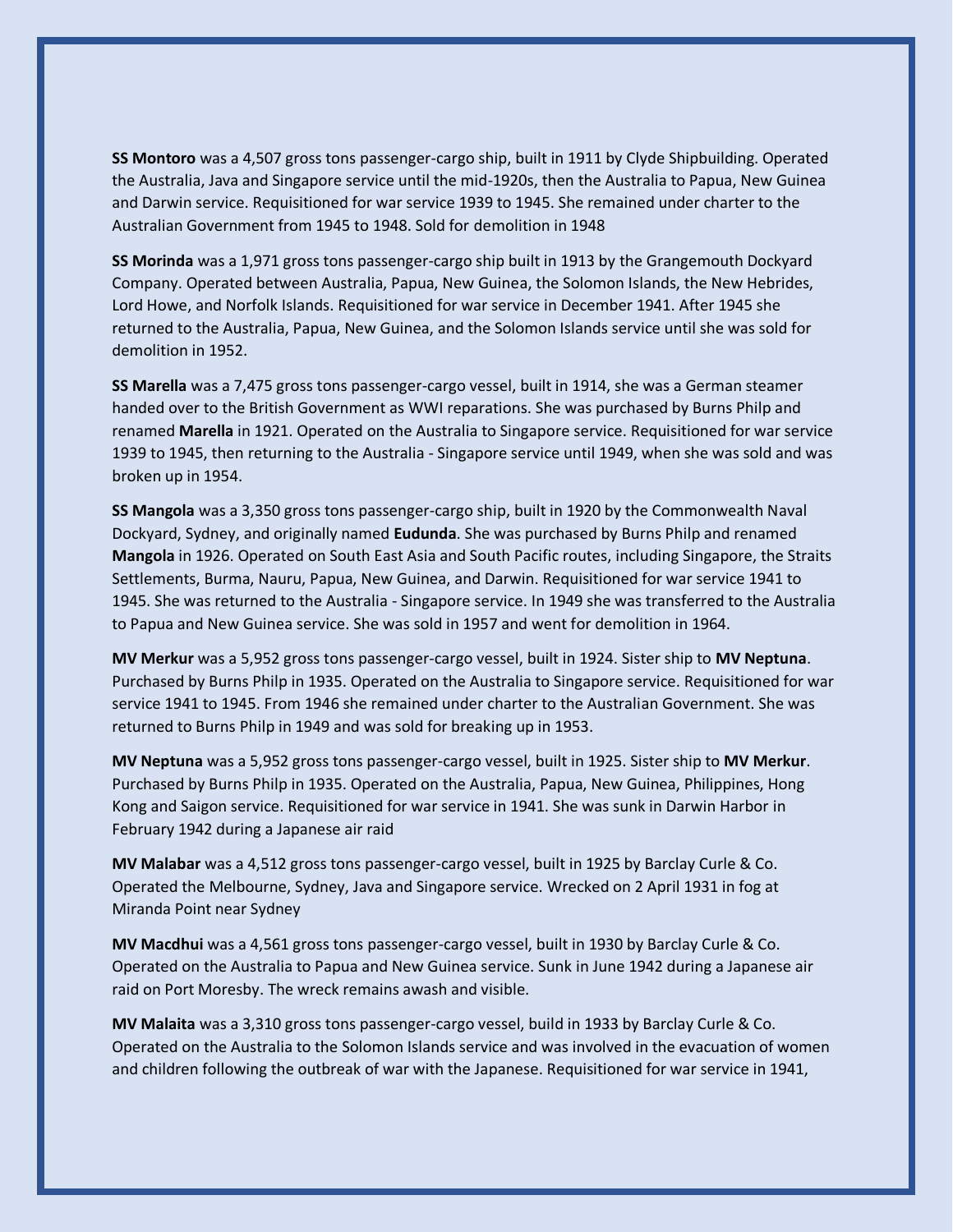**Malaita** survived a torpedo fired by the Japanese submarine RO-33, near the Port Moresby Harbor entrance in August 1942. Sold for continued trading to Hong Kong interests in 1965

**MV Bulolo** was a 6,267 gross tons passenger-cargo vessel, built in 1938 by Barclay Curle & Co. In addition to carrying cargo, she operated the mail service between Australia, Papua, New Guinea, Solomon Islands, New Hebrides, Norfolk, and Lord Howe Islands. Requisitioned for war service (1939- 46). After a refit, she resumed her cargo and mail service in 1948. Scuttled on 29 March 1951, to extinguish a fire in her cargo of copra. Refloated and repaired in December that year and resumed service She was sold for demolition in 1968.

**MV Lakatoi** was a 341 gross tons cargo vessel, built in Hong Kong in 1938 by the Hong Kong and Whampoa Dock Company. Operated on the Australia to Papua, New Guinea and Solomon Islands service and was involved in the evacuation of women and children following the outbreak of war with the Japanese. Requisitioned for war service in 1941. She operated as a United States Navy ship during the South Pacific Campaign, she capsized and sank in a storm in the vicinity of New Caledonia during 1943.

**MV Matafele** was a 341 gross tons cargo vessel, built in Hong Kong in 1938 by the Hong Kong and Whampoa Dock Co. Operated on the Australia to Papua, New Guinea, and Solomon Islands service. Requisitioned for war service in 1941, she is believed to have been sunk by a Japanese submarine in the Coral Sea in July 1944.

**MV Mamutu** was a 300 gross tons cargo vessel, built in Hong Kong in 1938 by the Hong Kong and Whampoa Dock Co. Operated on the Australia to Papua, New Guinea and Solomon Islands service and was involved in the evacuation of women and children following the outbreak of war with the Japanese. Requisitioned for war service in 1941, she was torpedoed by a Japanese submarine in the Gulf of Papua in August 1942.

**MV Tulagi** was a 2,281 gross tons cargo vessel, built in Hong Kong in 1939 by the Hong Kong and Whampoa Dock Co. Operated on the Australia to the Pacific Islands and the west coast ports of North America, then the Australia to Papua, New Guinea and Darwin service. Requisitioned for war service, she was torpedoed in March 1944 in the Indian Ocean by the German submarine U-532.

**MV Muliama** was a 689 gross tons cargo vessel, which could carry refrigerated cargo, built in Hong Kong in 1938 by the Hong Kong and Whampoa Dock Co. Operated on the Australia to Papua, New Guinea and Rabaul service. After the bombing of Darwin in February 1942, she participated in the cargo shuttle service from Cairns and Thursday Island to Darwin. Returned to Burns Philp in 1945, she serviced destinations in the South Pacific including Solomon Islands, Papua, New Guinea and the Gilbert Islands and Ellice Islands. She was sold in 1957.

**SS Burnside** was a 5,659 gross tons passenger-cargo ship that was under construction by Barclay, Curle & Co at the outbreak of World War II. Requisitioned for war service by the British Ministry of War Transport in 1940. In 1946, Burns Philp gained control of the ship and she operated on the Australia to Singapore and Malaysia service. Sold in 1964.

**SS Braeside** was a 5,659 gross tons passenger-cargo ship, built in 1949 by Barclay, Curle & Co. She operated on the Australia to Singapore service. Sold in 1970